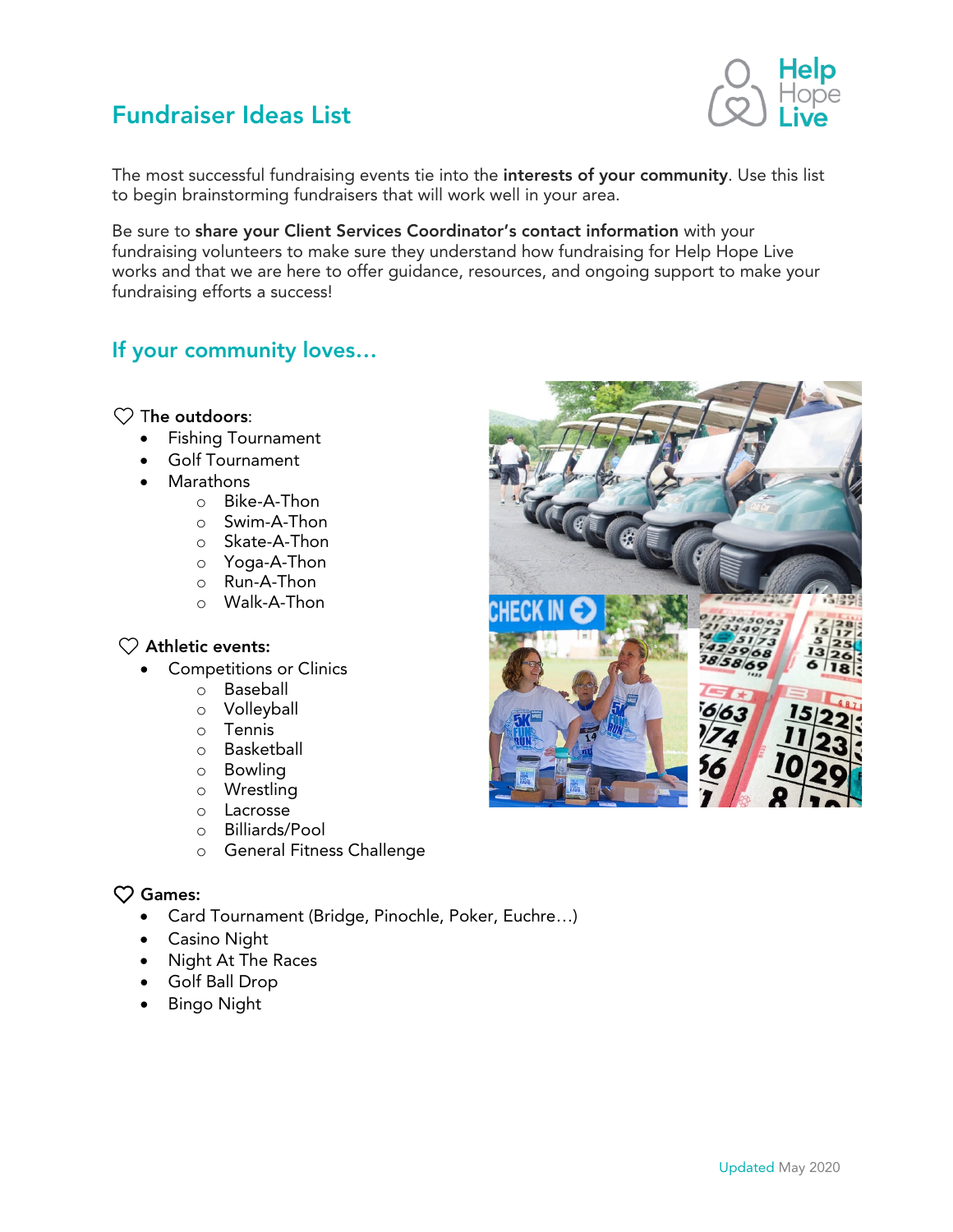## $\heartsuit$  Food:

- Community Meals
	- o Cookouts or Cook-Offs (BBQ, Chicken, Fish Fry, Chili…)
	- o Beef and Beer
	- o Ice Cream Social
	- o Pancake Breakfast
	- o Spaghetti Dinner
	- o Tea Party
	- o Wine Tasting
	- o Pig Roast
	- Restaurant Percentage of Sales Night

## $\heartsuit$  Music:

- Concert (Chorale/Choir, Jazz, Orchestra…)
- Dance with DJ or Live Band
- Karaoke or Open Mic Nights

#### $\heartsuit$  Virtual events:

- Facebook Fundraiser
- Weekly or Monthly Email Blast
- Online Raffle or Auction
- Virtual Trivia Night
- Gaming Event, Livestream, or Tournament
- Virtual Marathon
	- o At-Home 5K Run/Walk
	- o Treadmill-a-thon, Spin-a-thon, Yoga-thon, etc.
- More virtual fundraising tips and ideas in our Latest section! Click [Virtual Fundraising.](https://helphopelive.org/category/enews/virtual-fundraising/)

#### $\heartsuit$  Celebrating the season:

- Costume Party (Halloween, Mardi Gras…)
- Holiday "Photo Op" (with Santa, the Easter Bunny…)
- TV Event Celebration (Academy Awards, Golden Globes, Super Bowl…)
- Fall and Winter
	- o Pumpkin Carving Contest
	- o Halloween Haunted House
	- o Thanksgiving Turkey or Holiday Ham Sale
	- o Turkey Trot
	- o Ugly Sweater Party
	- o Holiday Gift-Wrapping Marathon
- Spring and Summer
	- o Music Festival







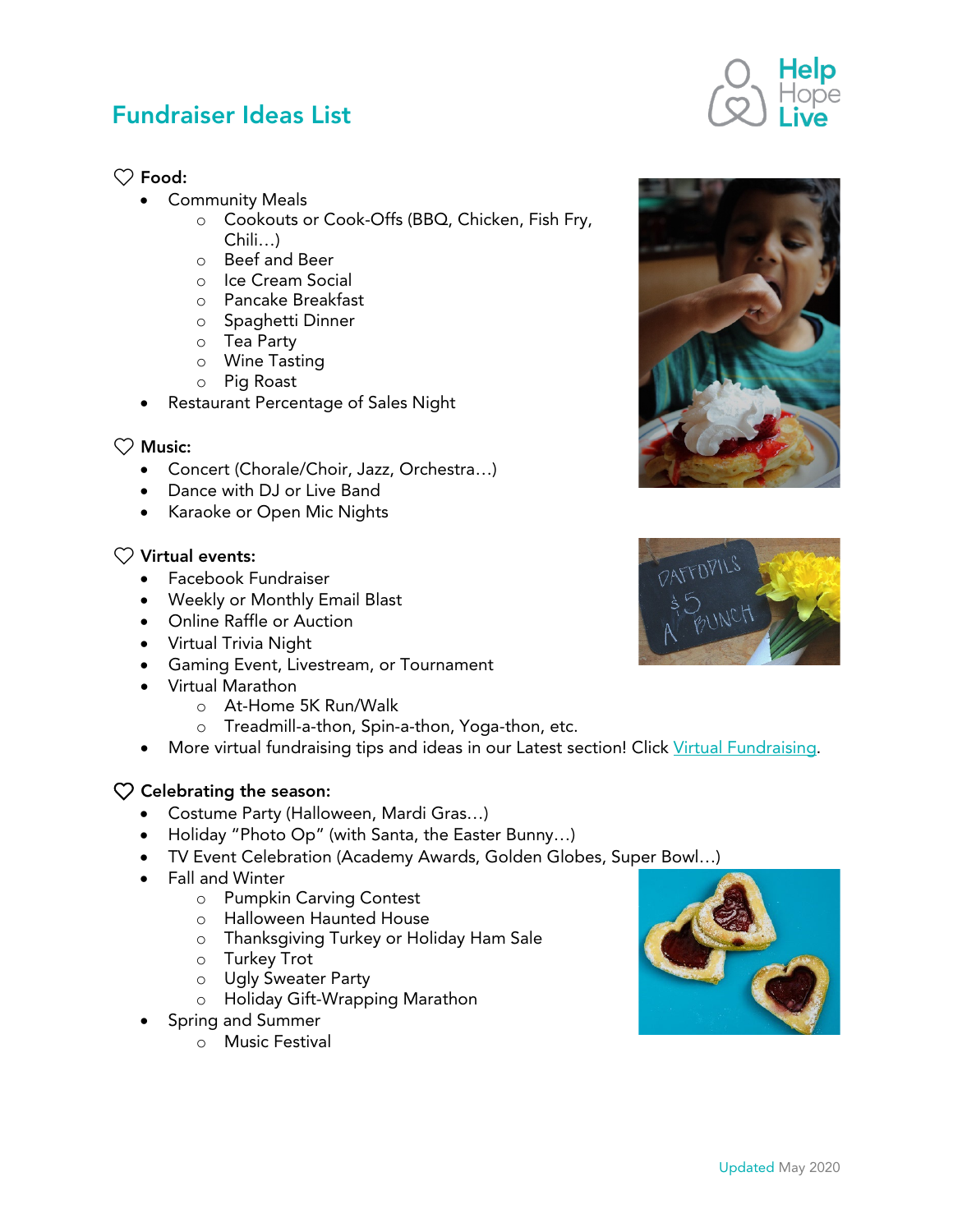- o Flower/Plant Sale
- o Fourth of July Party

## $\heartsuit$  Yard sales:

- Bake Sale
- Cookbook Sale
- Car Wash
- Craft Sale
- Garage/Rummage Sale

# $\heartsuit$  Getting together:

- Fashion Show
- Dog Washing Day
- Auction
- 50/50 Raffle
- Poker Run
- Night at the Movies
- Night of Comedy
- Carnival/Family Fun Night
- Casual or Dress-Down Day at work
- Annual Block Party: a low maintenance get-together for your extended neighborhood
- Home Shopping Parties (Candles, Cosmetics, Home Décor, Jewelry, Kitchenware…)

## $\heartsuit$  If you're connected to a local school, social club, or community center:

- Open Mic Night or Talent Show
- Spirit Day (Costume Contest, Crazy Hat or Hair Day)
- Used Book or Sports Supplies Sale
- Video Game or Board Game Night
- Box Lunch or Box Dinner Sale

## $\heartsuit$  If your friends or family are celebrating a special event:

• Donations in lieu of gifts (birthday party, holiday, wedding...)

## $\heartsuit$  If you want to sell items, ask us about:

- Help Hope Live teal wristbands
- Selling t-shirts through an online platform
- Customized chocolate bar wrappers